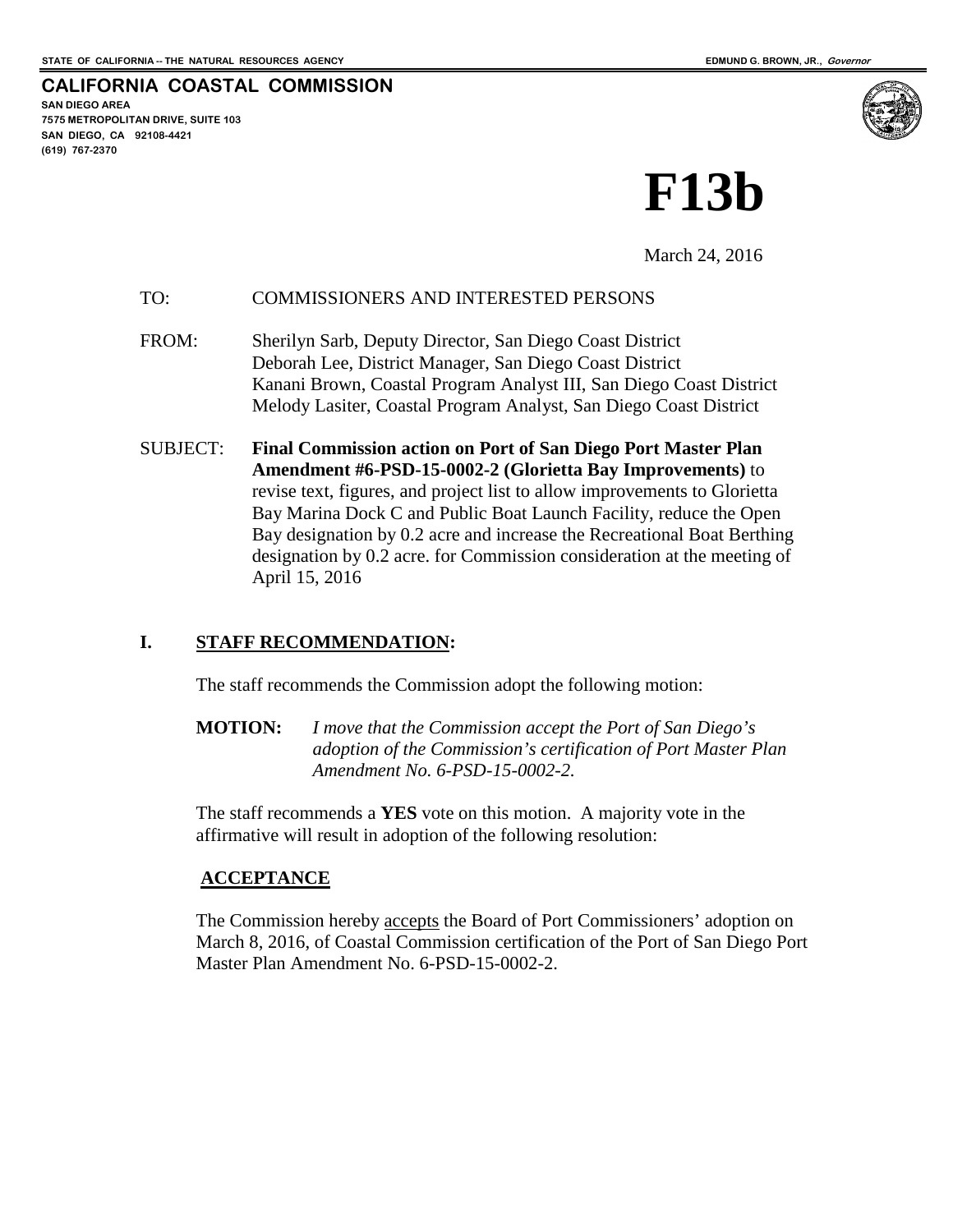March 24, 2016 Page 2

# **II. FINDINGS AND DECLARATIONS.**

The Commission finds and declares as follows:

A. Port Master Plan Amendment Certification. California Code of Regulations, Title 14, Section 13632(e) states that:

*The certification of a port master plan [or amendment] shall not become effective until the port governing body takes formal action adopting such plan [amendment] as certified by the commission and the commission has received notice of such action, including the final EIR adopted for such action and the commission has accepted the formal action as consistent with its certification.* 

On January 14, 2016, the Commission certified the Port of San Diego Port Master Plan Amendment No. 6-PSD-15-0002-2. On March 8, 2016, the Board of Port Commissioners of the San Diego Unified Port District adopted the Commission's certification of plan Amendment No. 6-PSD-15-0002-2. Therefore, the Commission staff recommends that the Commission accept the Board's March 8, 2016 action.

Attachment: San Diego Unified Port District Board of Port Commissioner's resolution 2016-0080 adopting the Coastal Commission's certification of Port Master Plan Amendment No. 6-PSD-15-0002-2.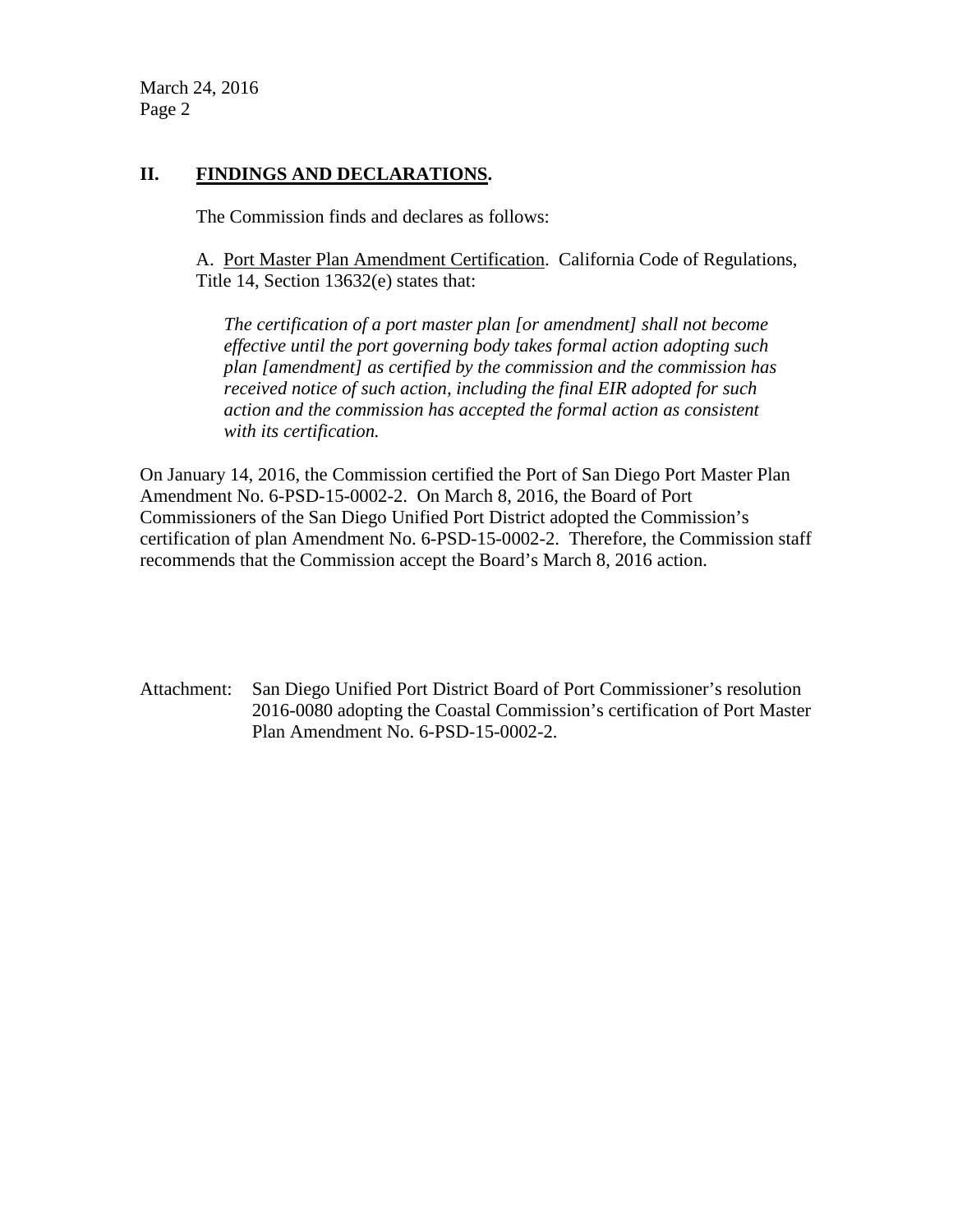#### **RESOLUTION 2016-35**

RESOLUTION ADOPTING THE GLORIETTA BAY **MARINA/BOAT LAUNCH FACILITY MASTER** PORT **PLAN IMPROVEMENTS** AMENDMENT, **AS CERTIFIED BY THE COASTAL COMMISSION AND CALIFORNIA** DIRECTING THE FILING OF NOTICE OF SAID ADOPTION WITH THE CALIFORNIA COASTAL **COMMISSION** 

**WHEREAS**, the San Diego Unified Port District (District) is a public corporation created by the legislature in 1962 pursuant to Harbors and Navigation Code Appendix 1 (Port Act); and

**WHEREAS, the City of Coronado (City), as a project proponent, proposes** improvements to Glorietta Bay Marina Dock C (Dock C) and the Glorietta Bay Boat Launch Facility at 1715 Strand Way and 1917 Strand Way in the City that include both landside components within the City's jurisdiction and waterside components primarily within District jurisdiction (Project); and

**WHEREAS, implementation of the Project requires a Port Master Plan** Amendment (PMPA); and

WHEREAS, on September 8, 2015, the Board of Port Commissioners (BPC), as a Responsible Agency under the California Environmental Quality Act (CEQA), conducted a public hearing and adopted Resolution No. 2015-115, adopting the findings of the Mitigated Negative Declaration (MND) and Initial Study (IS) and adopting the Mitigation Monitoring and Reporting Program (MMRP) prepared by the City, as CEQA Lead Agency for the Project: and

**WHEREAS, after adopting the MND and MMRP, on September 8, 2015,** the BPC adopted Resolution No. 2015-116, approving the PMPA and directed: District staff to file the PMPA with the California Coastal Commission (Coastal Commission) for certification; and

**WHEREAS, District staff filed a PMPA application with the Coastal** Commission for consideration; and

**WHEREAS, during review of the PMPA application, Coastal Commission** staff did not request any revisions to the PMPA text or graphics changes, and recommended approval of the PMPA as submitted; and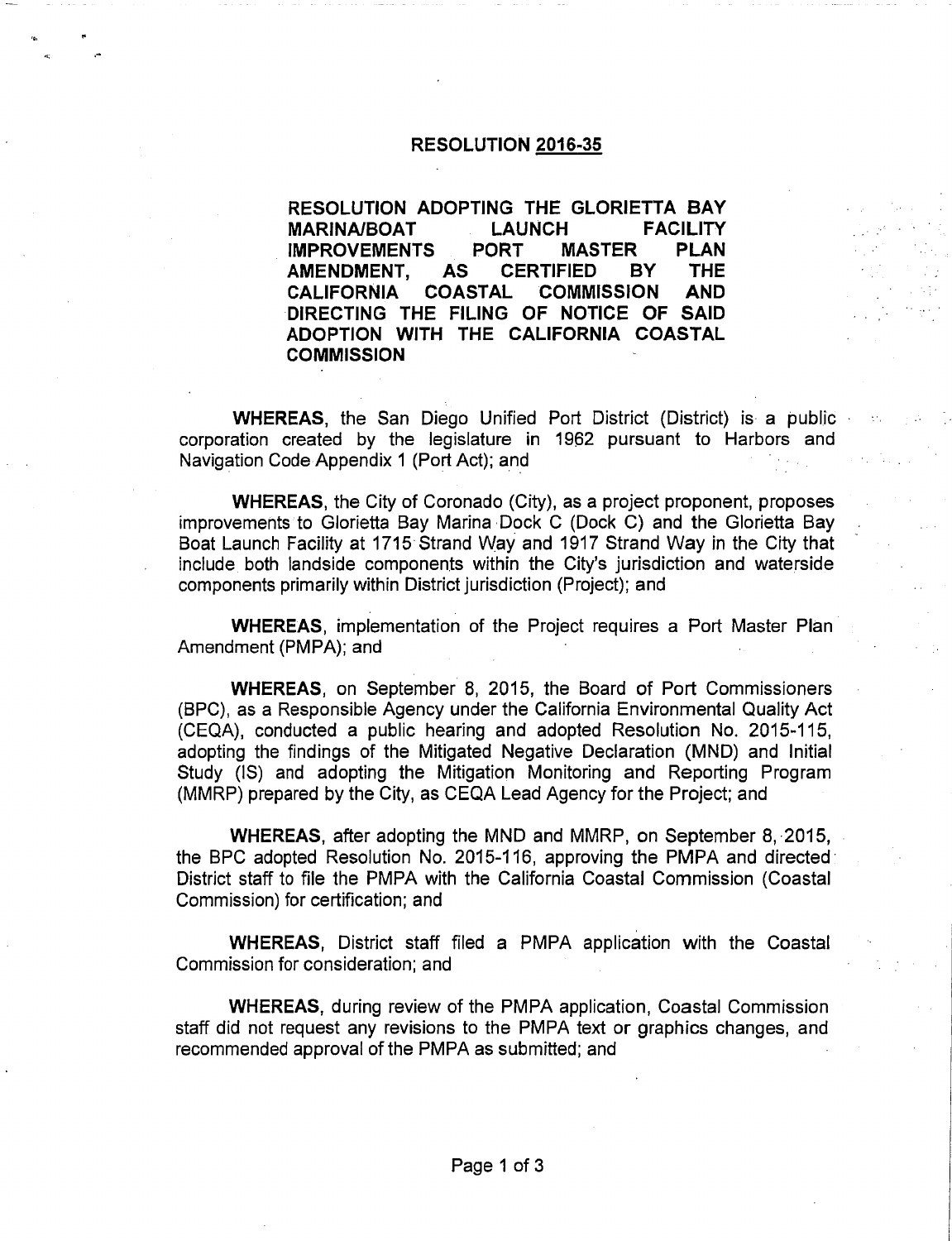**WHEREAS.** on January 14, 2016, the Coastal Commission unanimously approved certification of the PMPA as submitted, finding the PMPA to be consistent with Chapters 3 and 8 of the Coastal Act; and

**WHEREAS, pursuant to Public Resources Code Sections 30714 and** 30716 and Title 14, Section 13632(e) of the California Code of Regulations, in order for the PMPA to be fully certified, the BPC must adopt a resolution approving the PMPA as certified by Coastal Commission and the District must notify the Coastal Commission of said approval, as well as transmit the CEQA analysis and other pertinent documents, to the Coastal Commission, and the Coastal Commission must accept the approval as consistent with its certification.

NOW THEREFORE, BE IT RESOLVED by the Board of Port Commissioners of the San Diego Unified Port District, as follows:

That the Port Master Plan Amendment pertaining to the Glorietta Bay Marina/Boat Launch Facility Improvements, on file in the office of the District Clerk as Document No. 64588 is adopted, as certified by the Coastal Commission, and that the Executive Director or her designated representative is hereby authorized and directed to transmit this Resolution, together with the MND, IS and MMRP prepared by City of Coronado and all other relevant documents to the California Coastal Commission for its acceptance; provided, however, as a condition of this approval, the City of Coronado shall indemnify and hold the District harmless against all third-party legal challenges, claims, lawsuits, proceedings, and the like, including reimbursement of all District attorneys' fees, costs and other expenses incurred by the District, related to the approval of the PMPA, the MND, the adopted CEQA Findings of Fact for the MND, and the MMRP.

**BE IT FURTHER RESOLVED, consistent with Public Resources Code** Sections 30714 and 30716, and California Code of Regulations Title 14, Section 13632(e), the Port Master Plan Amendment shall not be effective until the Coastal Commission has accepted this approval as consistent with its certification.

APPROVED AS TO FORM AND LEGALITY: **GENERAL COUNSEL** ssistant/Deputy.